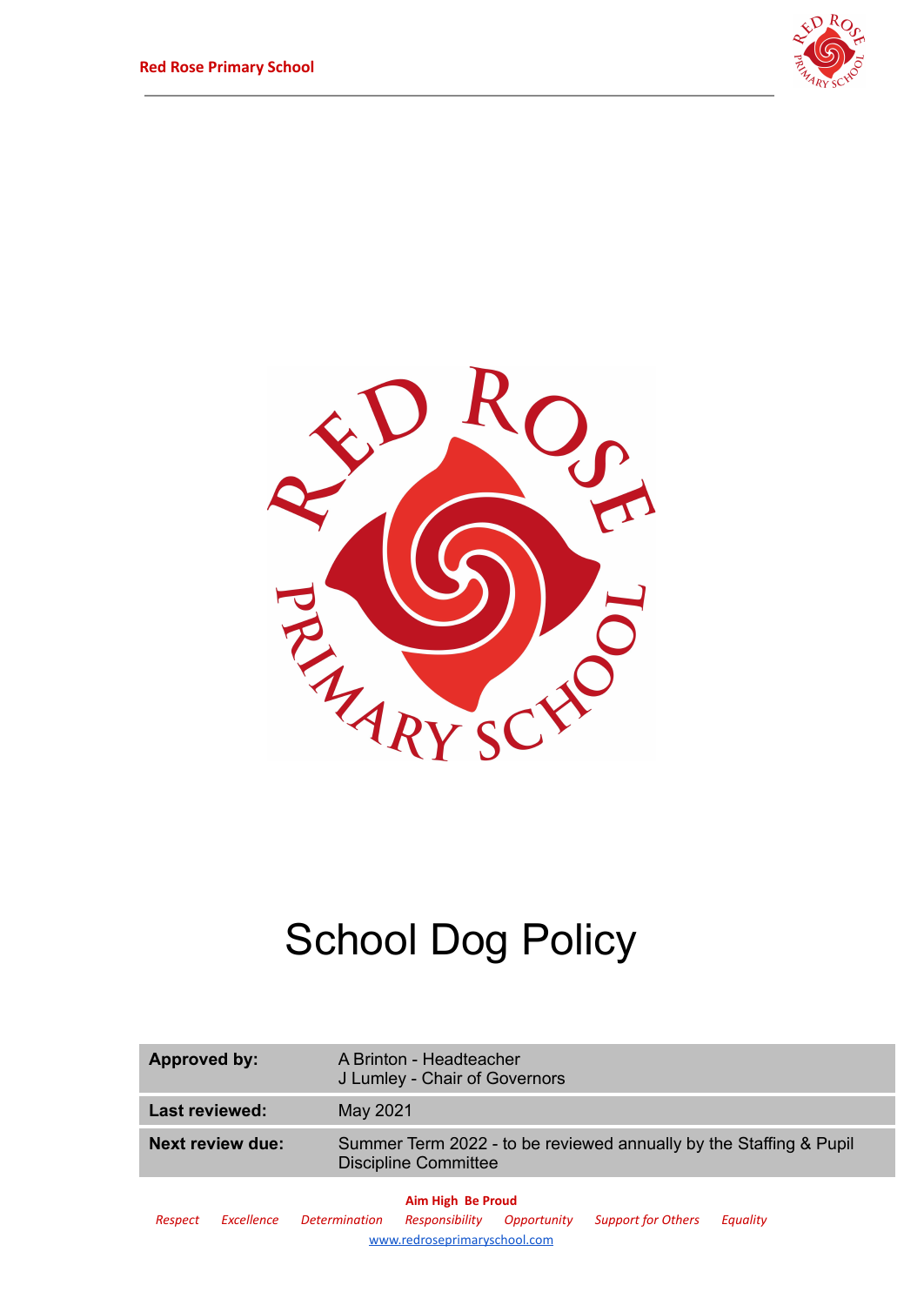

# **School Dog Policy**

**Name of dog**: Hugo

**Breed:** Black Labrador Retriever

**Current age**: 3 months old

**Owner:** Mrs Brinton

#### **Introduction:**

Children can benefit in many different ways through having contact and interactions with a dog. Therapy dogs are used to react and respond to people and their environment under the guidance of their owner. Research has shown that having a therapy dog in school can 'help to reduce pupil anxiety, stress and contributes to good attendance'. They can provide educational and emotional support for pupils and staff and have been proven to have many benefits in the school environment.

These include:

- Teaching empathy and appropriate interpersonal skills
- Developing communication and social skills
- Raising confidence
- Giving children a sense of responsibility
- Providing calm in moments of stress and anxiety
- Increased/improved attendance
- Increased motivation to learn
- Enhanced relationships with peers and staff through the experience of receiving unconditional love from a dog

#### **Are there risks when bringing a dog into the school environment?**

Yes, there are some risks associated with bringing a dog into school. There are however a number of incidents or injuries that happen in the school environment that far exceed the number that may be caused by a dog. The dog will be just another risk that will be managed carefully to avoid accidents from happening. A thorough risk assessment has been carried out.

This policy outlines the risks managed and the measures put in place to ensure that our school dog can be present. Please note: All other dogs are not permitted on the

#### **Aim High Be Proud**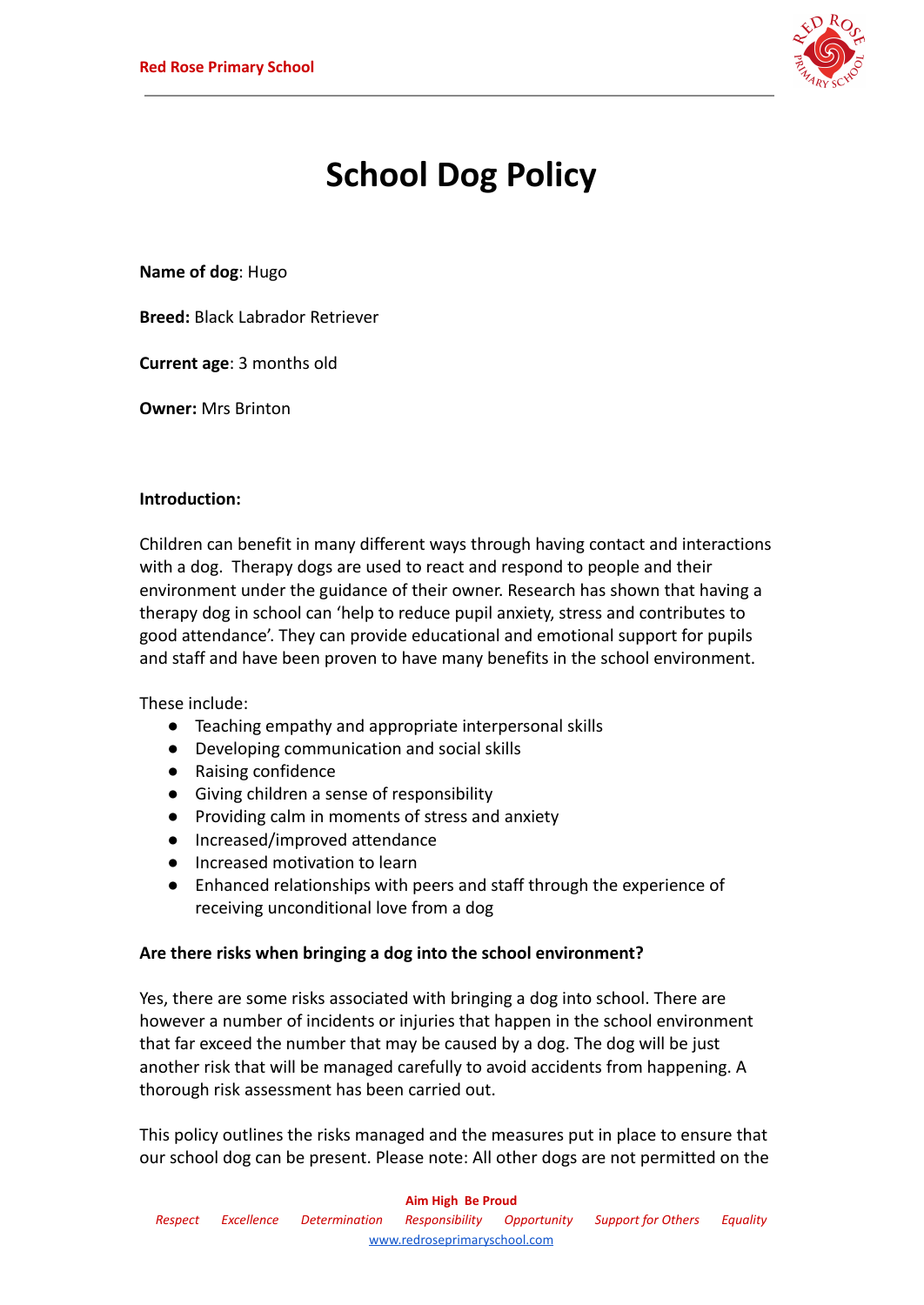

school premises at any time unless authorized by the Head Teacher e.g. Police dogs. This includes drop off and pick up times.

# **School Policy:**

The dog is owned by Mrs Brinton

- The Headteacher and Governors have the right to refuse entry to the dog.
- Only the school dog is allowed on the premises. All other dogs must not come on site unless they are a known therapy or assistance dog and the Headteacher has been informed before the visit.
- Hugo is a Labrador Retriever and has been chosen because of his gentle nature. This breed typically responds well to training whilst being patient and tolerant. They are also a sociable and friendly breed who usually respond well to children.
- The Governors of Red Rose Primary School have agreed that they feel the staff and children at our school will benefit from having a school dog.
- Staff, parents and children have been informed that a dog will be present at school. All visitors will be informed that we have a school dog and signs will be placed around school on the doors of rooms where Hugo may be.
- Mrs Brinton has produced a risk assessment that will be reviewed annually or where required.
- Staff, visitors and children who are allergic to Hugo must not be in contact with him. Hugo has his own space and children are invited to visit him in this room with an adult. Only on specific occasions will Hugo visit children in their classroom or will be in the school hall for assembly (just as a service dog would be on a visit into school). This will be managed carefully by an appropriate adult. Hugo will spend time in Mrs Brinton's or the school office when they are present.
- If Hugo is ill or is showing signs of tiredness/low well-being, he will not be brought into school.
- Hugo will be kept on a lead when moving throughout school and when on walks on the school site or around the local community. He will always be handled by a capable member of staff who is known to the dog.
- Children will never be left alone with Hugo and will always be supervised, even in open spaces.
- Children will be consistently reminded of what is appropriate behaviour when interacting with the dog. They must always remain calm and should not make sudden movements or touch him until he is sitting down.
- Children should not disturb Hugo whilst he is eating or sleeping or when he is having his 'rest time' in his specified room.
- Children must not play roughly with the dog.
- Hugo will never be surrounded by a large number of people as this could make him nervous or agitated. Adults in charge of a group of children must always manage a situation carefully.
- Dogs express their feelings through their body language. If Hugo has flattened ears, his tail between his legs, whines, growls or hides behind an object or owner

#### **Aim High Be Proud**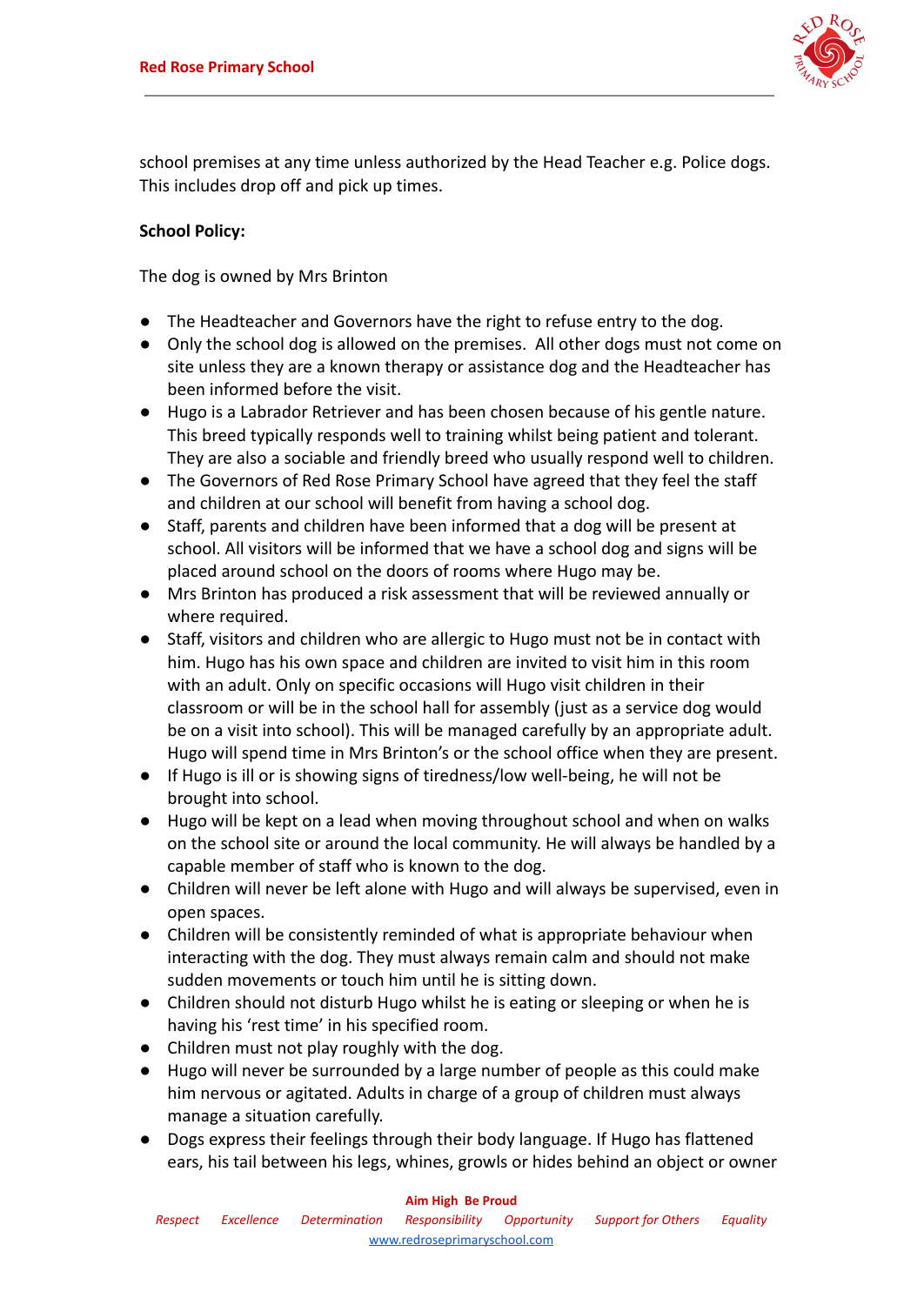

this could mean that he is feeling stressed, anxious or frightened and he will be immediately removed from a situation as these are warning signs that can affect the wellbeing of him or the children.

- Children and staff should not eat around Hugo in his space.
- Children should stroke Hugo on his body, chest and back and should avoid his face.
- Children should always wash their hands after time spent with Hugo.
- Any dog foul should be cleaned up and disposed of immediately. Hugo will be given a morning and evening walk by his owner and may have 1 additional walk or outdoor time to allow toilet time during the school day.
- All parents have been consulted and can contact the school about their child having contact with the dog.
- All visitors will be informed about the dog and related protocols on arrival. Signs will be visible on all doors to rooms where Hugo may be.
- Staff will maintain evidence of the impact of Hugo in the school environment. This includes Mrs Brinton and other staff who will lead small group reading/support sessions.
- The office staff & Headteacher will know the whereabouts and supervision of the school dog at all times.
- Hugo will be included in the fire evacuation procedure under the supervision of Mrs Brinton or appointed adult.

#### **Actions:**

If a child, parent, member of staff or school governor has an issue with the school dog, this information will be shared with the Senior Management Team as soon as possible. All concerns will be responded to by Mrs Brinton.

#### **Roles and Responsibilities:**

- The Governing Body has a responsibility to ensure that the school has a written policy for dogs in school.
- The Head Teacher is responsible for implementing this policy.
- Teachers, staff, pupils, parents and visitors are required to abide by this policy.
- The curriculum will support learning about dogs and how best to behave around our dog. This will include highlighting that not all dogs are well trained and that caution must be used around all unknown dogs outside of school.

#### **Reasons to have a dog in school**

In summary, academic research has shown that dogs working and helping in a school environment can achieve the following: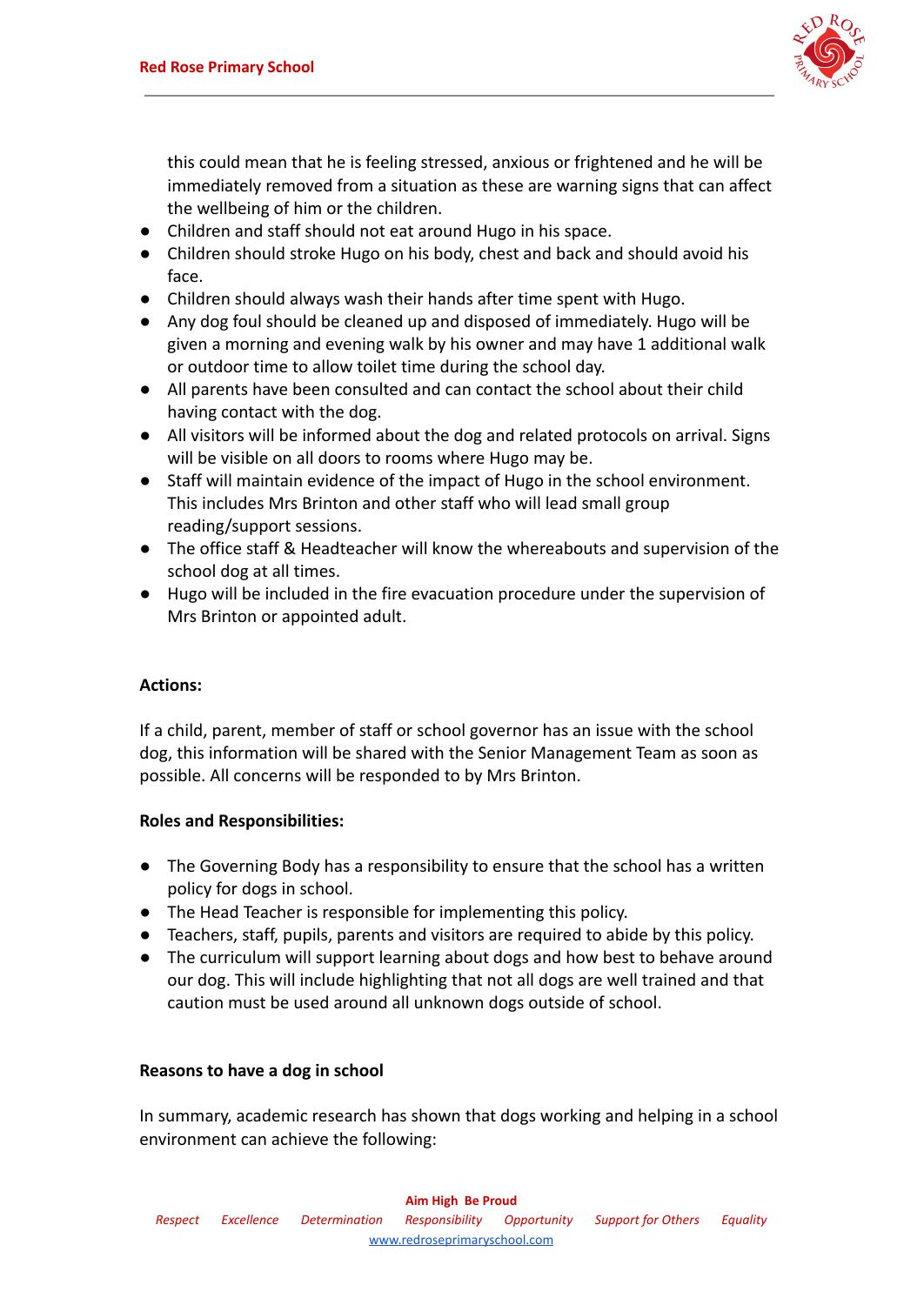

- Improve academic achievement
- Increase Literacy skills
- Calm behaviours
- Increase social skills and self-esteem
- Increase confidence
- Teach responsibility and respect to all life
- Help improve school attendance
- Help to motivate children who are often less focused

#### **Behaviour:**

In some schools, dogs are making a difference to the behaviour of pupils. Research shows that some students can identify more easily with animals and with showing empathy with a dog, can better understand how their peers feel in certain situations. Behaviour can often interfere with learning and school dogs have been used to improve behaviour problems by promoting positive attitudes instead. Dogs are also used as a motivational tool on a reward basis, helping children to show positive behaviour so that they are able to spend time with the dog. Research has also shown that some pupil's behaviour improved towards teachers and therefore showed more responsibility for their actions. Additionally, some parents have shared that their child seemed more interested in coming to school as a result of having a dog in school.

# **Attendance:**

Research has shown that children who had a dog in school could be persuaded more easily to get into school as they could be given responsibility over the dog throughout the day. As a result, attendance for children who regularly missed school improved, with some children's attendance reaching over 95%.

#### **Education:**

Reading programmes with dogs have shown to have a huge impact on some children. Pupils who might feel embarrassed to read aloud to their teacher or peers are more likely to be less scared when reading to a dog as the dog will not judge or correct them. Dogs can be used to encourage struggling readers to read aloud in the presence of a calm and well-trained dog.

Dogs are incredibly calm and are happy to have people around them. They are content when being read to by students and will join small groups of students for calm activities. Dogs give unconditional love and acceptance which is crucial for struggling readers with low self confidence. Research has shown that pupils who read to dogs, show an increase in reading levels, word recognition, have an increased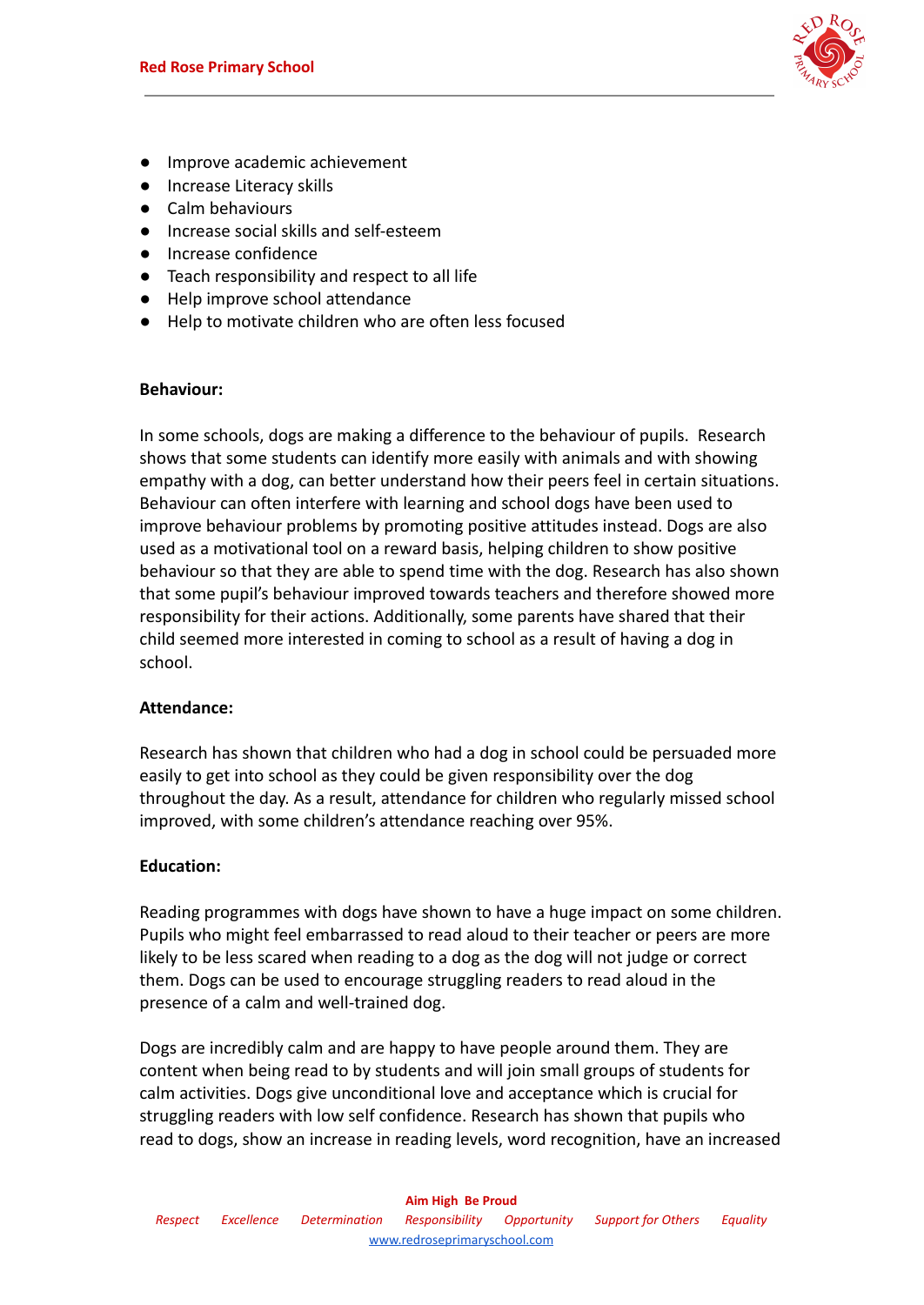

motivation to read and write and have improved interpersonal skills among their peers.

#### **Social Development:**

Having a dog in school can provide opportunities for improved social development. They are especially useful for teaching children responsibility and social skills. Schools are using dogs to build self-esteem, learn about positive reinforcement, responsibilities and boundaries. Pupils can use dogs to help them communicate, learn kindness and develop ownership.

Children with a dog in school have the opportunity to learn how to care for an animal including walking, grooming and playing. Researchers report that pupils having daily care responsibilities for a dog being a positive experience and can promote their own daily care.

#### **Reward:**

Dogs can be gentle, loving and calm but can also be full of fun and energy. Pupils who have performed well, have worked hard or have made great progress in a certain area may be rewarded with time spent with the school dog. This can include walking, grooming, relaxed time, training or play. This can be a great opportunity to improve self-esteem.

Support dogs can work with children on a 1-1 or small group basis and can be especially beneficial for children experiencing friendship difficulties, phobias or challenging times at home or with their family. A dog can bring such joy to children that they meet and are happy to provide cuddles to those that they spend time with. Dogs can provide reassurance and friendship for children experiencing a range of difficulties.

#### **Frequently asked questions:**

#### **Who is the legal owner of the dog and who pays for the costs?**

Mrs Brinton is the legal owner of the dog and she will pay for the majority of the costs associated. The school budget will support insurance, staff training and therapy training where appropriate.

#### **Is the dog from a reputable breeder?**

Yes. Hugo is a Pedigree Labrador Retriever and is Kennel Club registered. He is from a loving home where documents were checked. Hugo has been chosen for his temperament and is from a breed considered to be calm, tolerant and easy to train.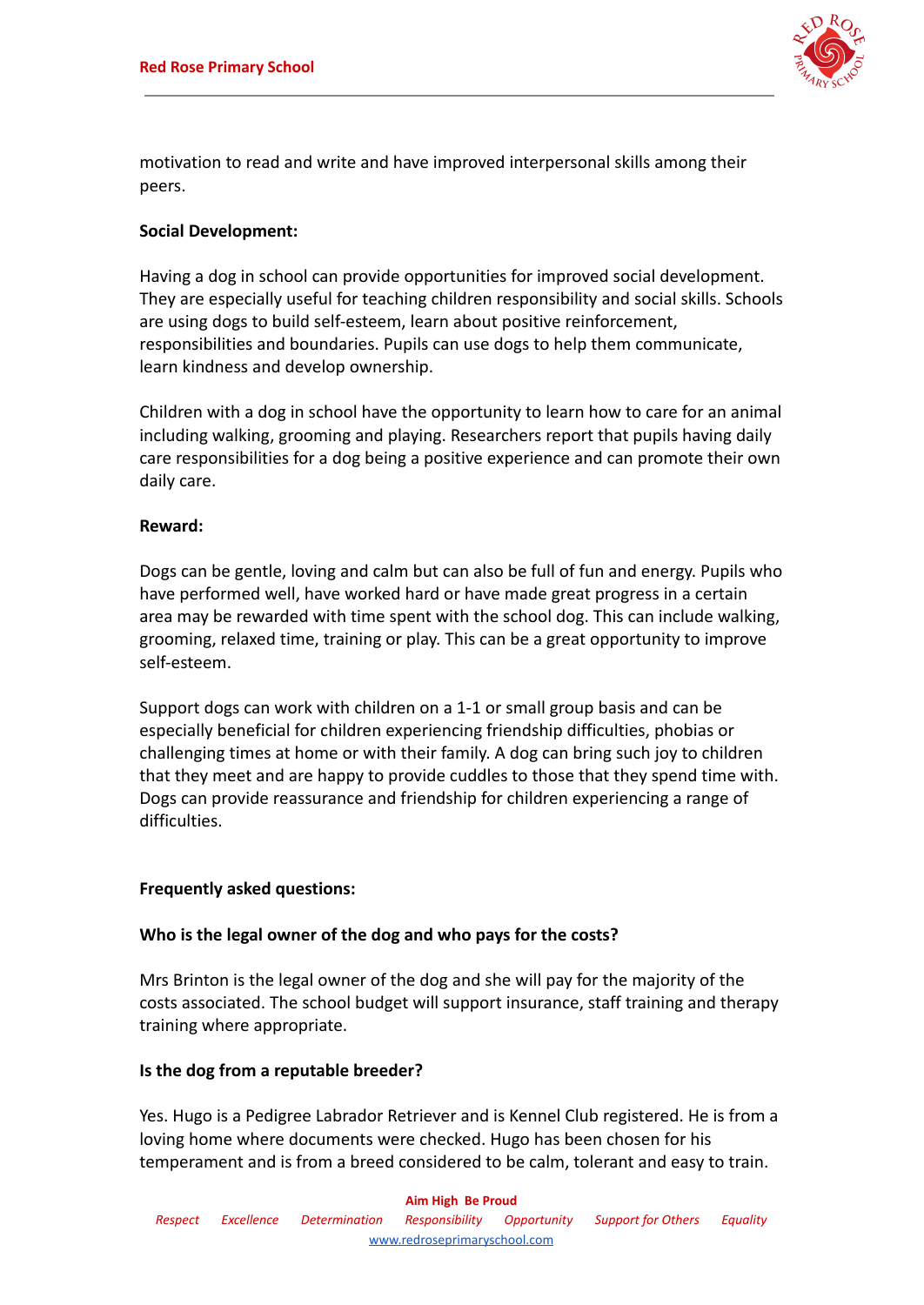

#### **Will the dog be a distraction from learning?**

No. Hugo will be kept in Mrs Brinton's or the school office. These spaces are separate from the classrooms/playground and small group areas to ensure that he only comes into contact with children who are happy to be with him or whose parents have given consent, under strict supervision.

Hugo will have a safe space to spend time in some classrooms, the library and the school playground where children can interact safely.

He may also attend staff meetings to support further socialization, following consultation with staff beforehand.

#### **Has a risk assessment been undertaken?**

Yes. We have carefully considered having a dog in school and have conducted lots of research over the last 18 months from many sources including other schools who have a dog where the introduction has been successful.

#### **Who is responsible for training?**

Mrs Brinton is responsible for general and basic training. She will ensure that Hugo attends professional training and socialisation groups. It is hoped that Hugo can access therapy training through the 'Pets as Therapy' training provider.

#### **How will the dog be toileted to ensure hygiene for all?**

In the interest of health and hygiene, our school dog will be taken out on a morning before school and will have the opportunity to have a short break outside during the day during either assembly time, break time or lunchtime. Staff will clear any dog foul immediately leaving no trace on the ground. The space will be cleaned with disinfectant if necessary.

Our policy of no dogs on the school playground is still applicable as we are unable to but control measures in place for other dogs whose temperament and behaviour we are unsure of. We cannot guarantee safety for our children with dogs from families who are not supervised by staff.

#### **How will the dog's wellbeing and welfare be considered?**

The dog will be walked at least 2 times per day and walked again during the school day. Parents will complete a consent form before the dog interacts with any children which will allow children to walk him with an adult. This may be used as a behaviour reward, in line with our behaviour policy. The dog will be kept in one of the identified spaces listed above and will only have planned contact with children and visitors. The

#### **Aim High Be Proud**